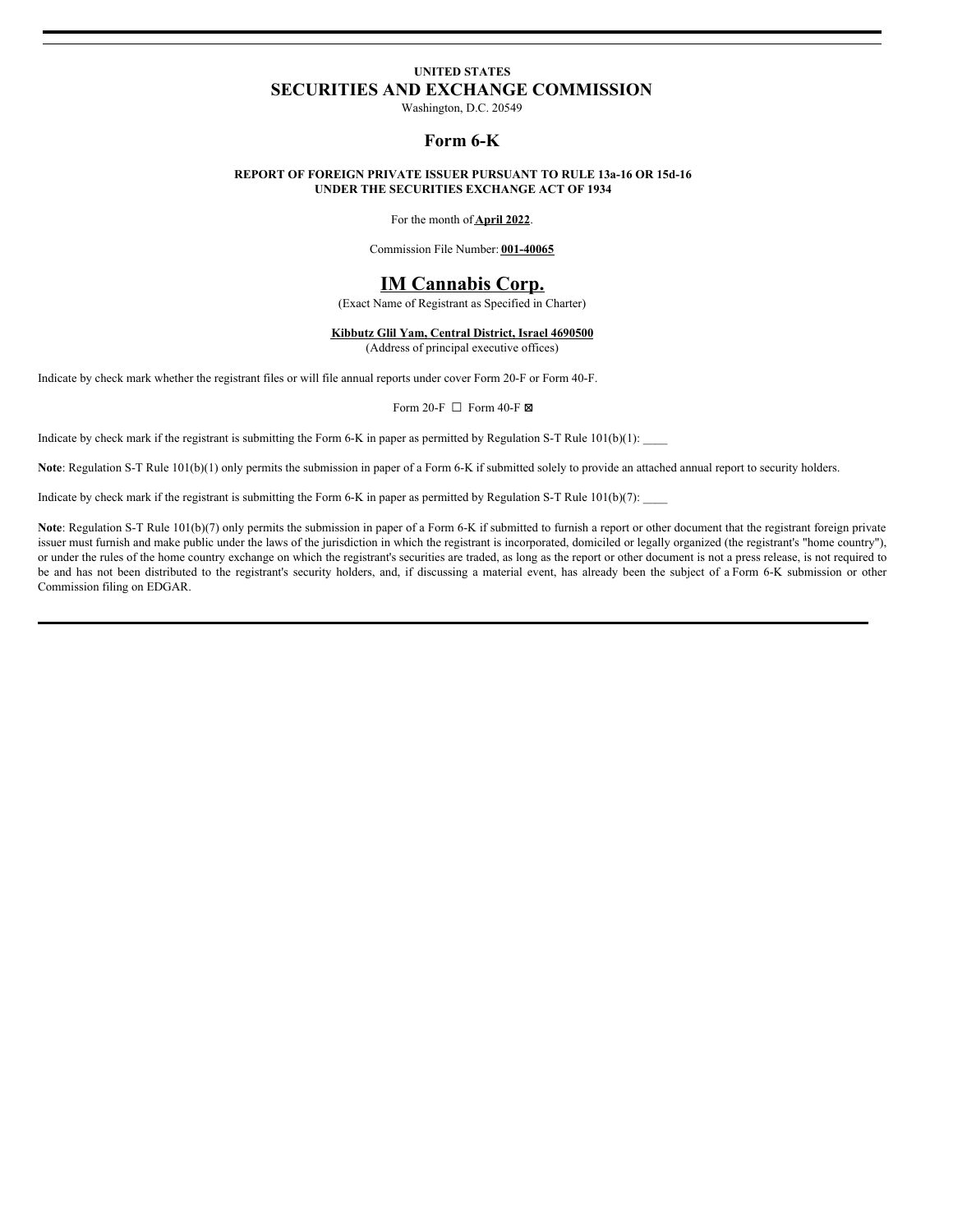# **SIGNATURE**

Pursuant to the requirements of the Securities Exchange Act of 1934, the registrant has duly caused this report to be signed on its behalf by the undersigned, thereunto duly authorized.

## **IM CANNABIS CORP.** (Registrant)

Date: April 7, 2022 By: */s/ Oren Shuster*

Name:Oren Shuster Title: Chief Executive Officer and Director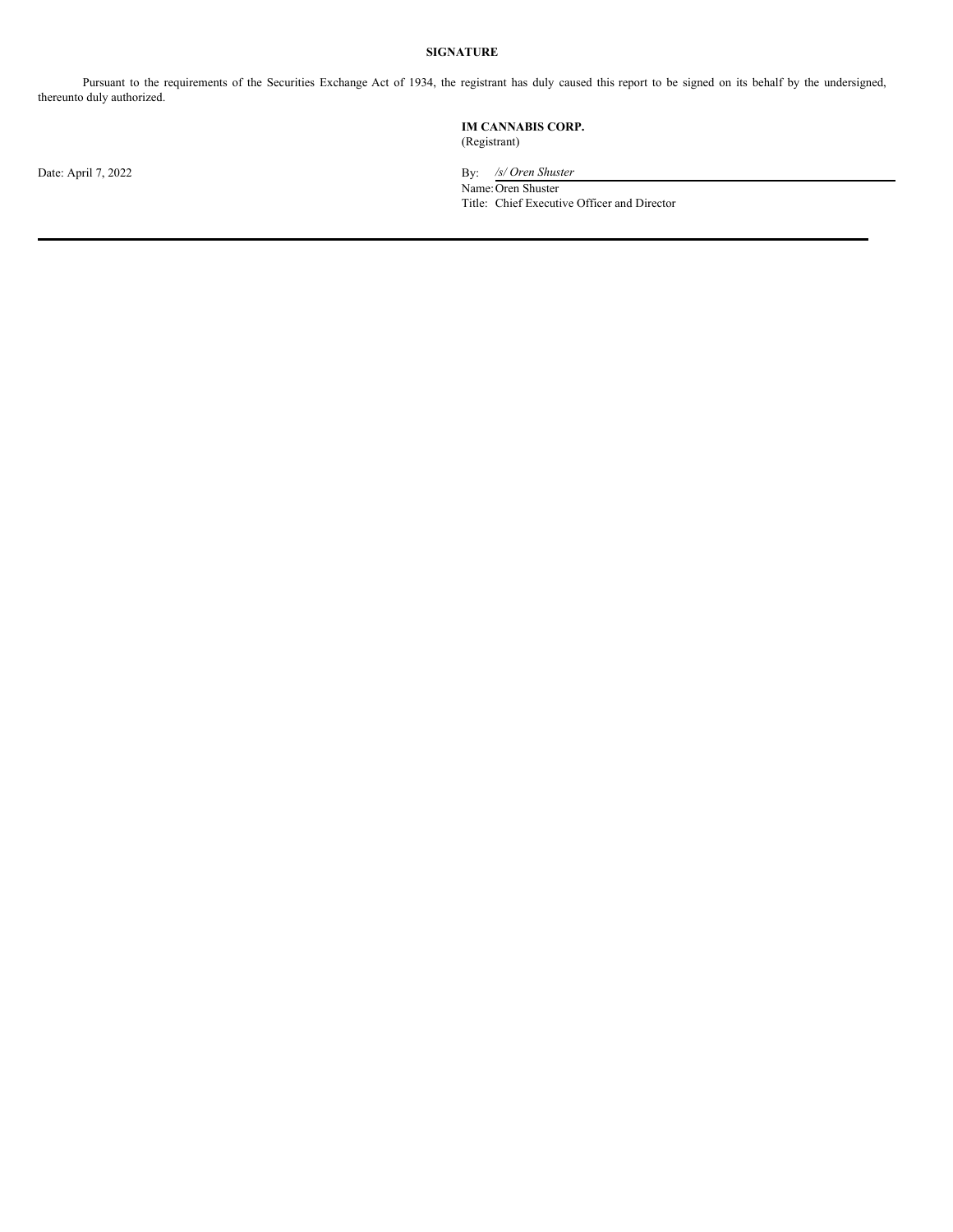**EXHIBIT INDEX**

- [99.1](#page-6-0) Form 7 [Monthly](#page-6-0) Progress Report dated April 7, 2022
- [99.2](#page-11-0) Form 10 Notice of Proposed Significant [Transaction](#page-11-0) dated April 7, 2022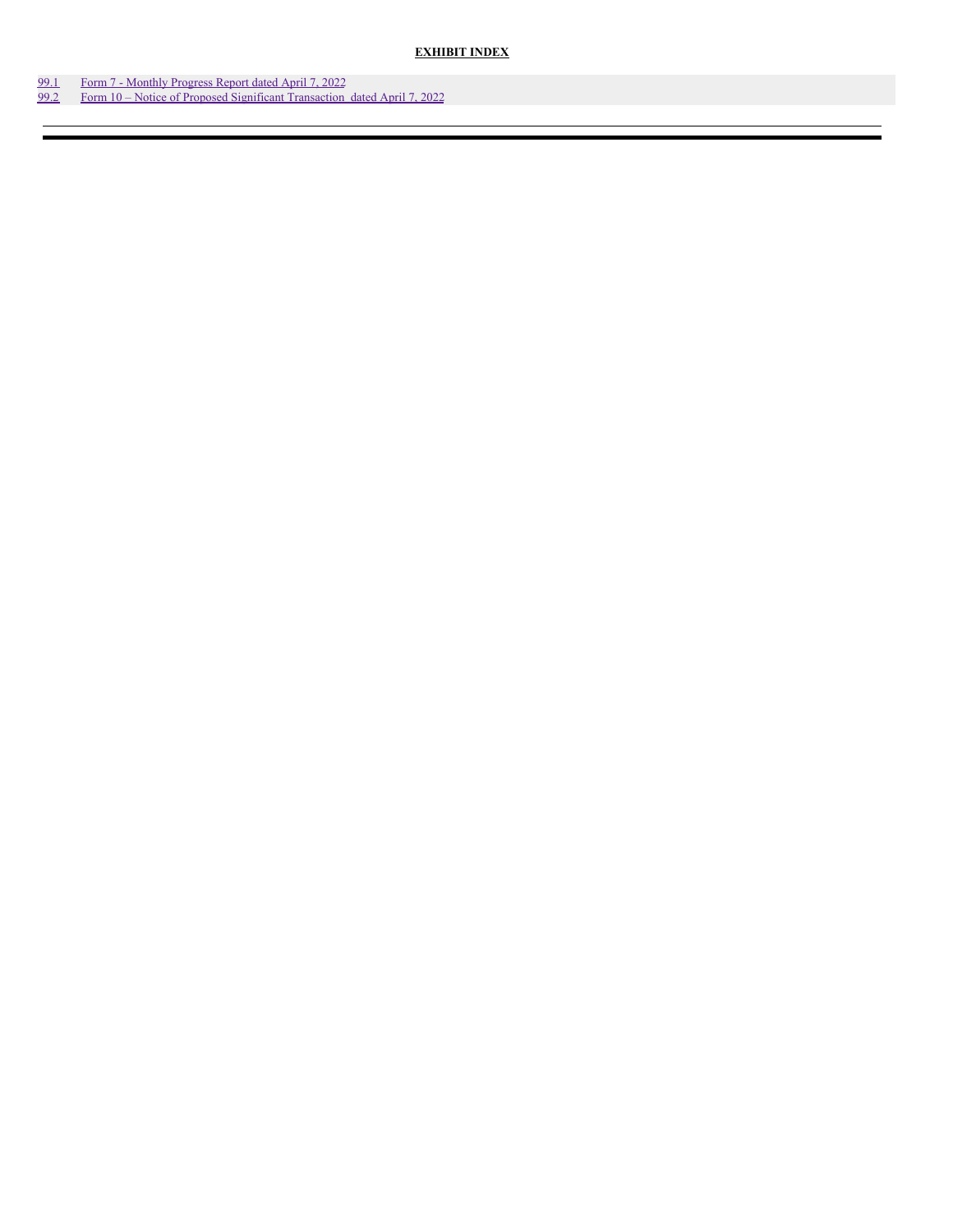#### **FORM 7**

#### **MONTHLY PROGRESS REPORT**

Name of Listed Issuer: IM Cannabis Corp. (the "Issuer" or "IMC").

Trading Symbol: IMCC

Number of Outstanding Listed Securities as of 31/3/2022:

69,690,151 Common Shares

Date: April 7, 2022

#### **Report on Business**

- 1. Provide a general overview and discussion of the development of the Issuer's business and operations over the previous month. Where the Issuer was inactive disclose this fact.
	- On March 15, 2022, after receiving all requisite regulatory approvals, including from the Israeli Medical Cannabis Agency ("IMCA"), the Issuer **announced the completion of the following strategic acquisitions, each as previously announced in 2021:**
		- o IMC Holdings Ltd. ("IMC Holdings") successfully completed the acquisition of 51% of the outstanding ordinary shares of Revoly Trading and Marketing Ltd., dba Vironna ("Vironna"), as first announced on August 16, 2021 (the "Vironna Transaction"). The aggregate consideration for the Vironna Transaction was NIS 8.5 million (approximately CAD\$3.3 million), consisting of NIS 5 million (approximately CAD\$1.9 million) in cash and NIS 3.5 million (approximately CAD\$1.37 million) in common shares of the Issuer (the "Vironna Consideration Shares"). The Issuer issued 485,362 Vironna Consideration Shares on March 14, 2022 at a deemed issue price of US\$2.209 (approximately CAD\$2.809) per Vironna Consideration Share, calculated based on the average closing price of the Issuer's common shares on the Nasdaq Capital Market (the "NASDAQ") over the 14 trading day period immediately preceding closing of the Vironna Transaction.
		- o IMC Holdings completed the acquisition of all the outstanding ordinary shares of (1) R.A. Yarok Pharm Ltd. ("Pharm Yarok"), a leading medical cannabis pharmacy located in central Israel; and (2) Rosen High Way Ltd. ("Rosen High Way"), a trade and distribution centre with an IMC-GDP license that provides medical cannabis storage, distribution services and logistics solutions for cannabis companies and pharmacies in Israel (collectively, the "Pharm Yarok Transaction"), as first announced on July 28, 2021. The acquisition of the outstanding ordinary shares of High Way Shinua Ltd., an applicant for a medical cannabis transportation license, is pending receipt of the requisite approval from the IMCA. Pursuant to the definitive agreement for the Pharm Yarok Transaction, the former shareholders of Pharm Yarok and Rosen High Way agreed to make a strategic investment in the Issuer by means of a private placement concurrently with closing of the Pharm Yarok Transaction. On March 14, 2022, the Issuer completed the non-brokered private placement whereby the Issuer issued 523,700 common shares (the "Pharm Yarok Private Placement Shares") at a deemed price of CAD\$2.616 for aggregate proceeds of CAD\$1,369,999.20. The deemed price of the Pharm Yarok Private Placement Shares was calculated based on the average closing price of the Issuer's common shares on the Canadian Securities Exchange over the 8 trading day period immediately preceding March 14, 2022.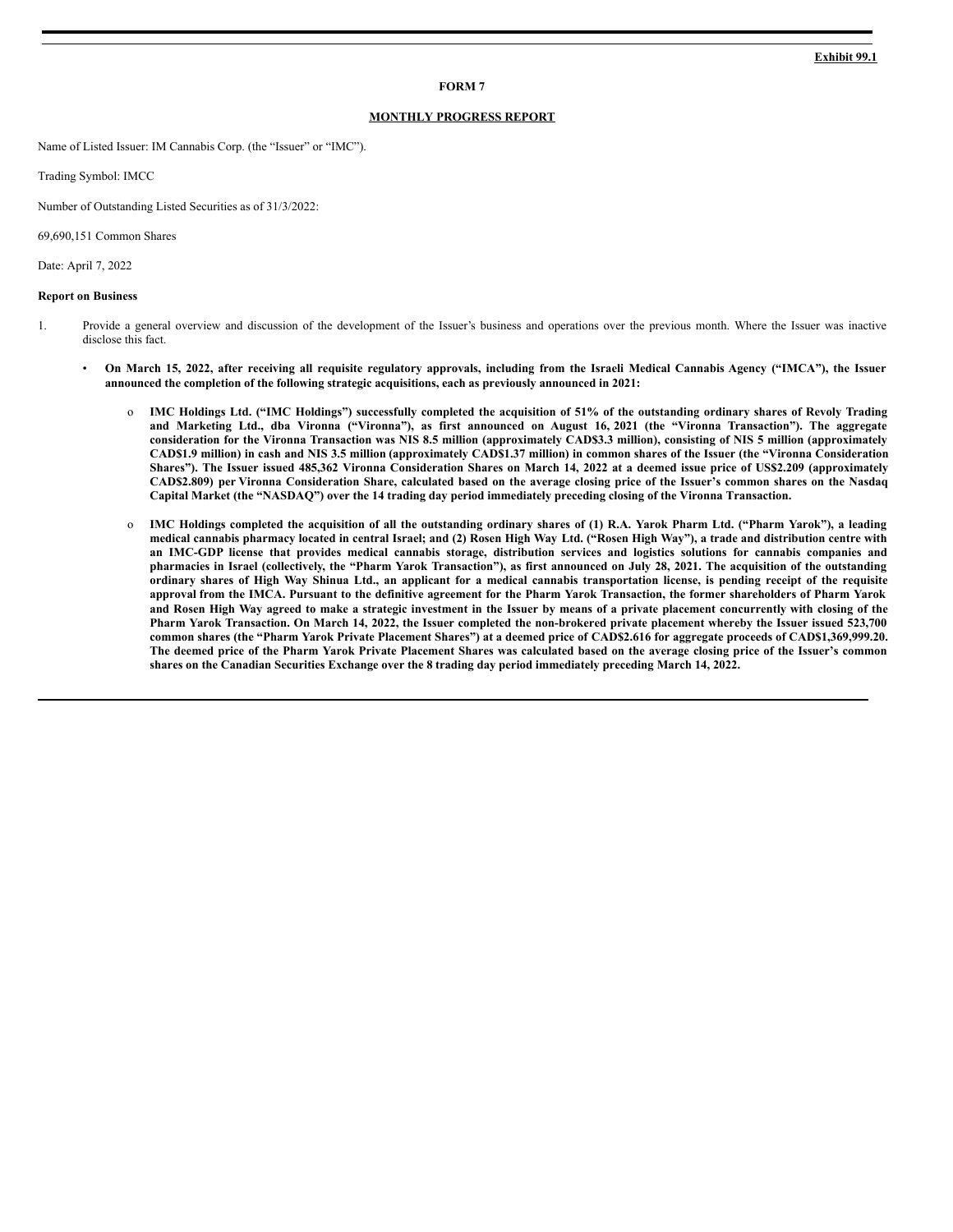- o Lastly, IMC Holdings acquired an IMC-GDP license for the distribution of medical cannabis (the "Panaxia GDP License") from Panaxia Pharmaceutical Industries Israel Ltd. and Panaxia Logistics Ltd., part of the Panaxia Labs Israel, Ltd. group of companies (collectively, "Panaxia"). The Panaxia GDP License was acquired on March 14, 2022 (the "Panaxia GDP License Closing") pursuant to the definitive agreement first announced by the Company on April 30, 2021 (the "Panaxia Transaction") and assigned to I.M.C. Pharma Ltd. ("IMC Pharma"), a wholly-owned Israeli subsidiary of IMC Holdings, in accordance with the terms of the transaction. The aggregate consideration for the Panaxia Transaction was NIS 18.7 million (approximately CAD\$7.2 million), of which NIS 7.6 million (approximately CAD\$2.9 million) was paid in two cash instalments and NIS 11.1 million (approximately CAD\$4.3 million) payable in common shares of IM Cannabis ("Panaxia Consideration Shares"). The Company has issued a total of four instalments of Panaxia Consideration Shares, as announced by the Company on August 9, 2021, September 8, 2021, October 20, 2021 and November 16, 2021. The fifth and final instalment of Panaxia Consideration Shares will be issued following the Panaxia GDP License Closing. The Panaxia Transaction includes a further option to acquire, for no additional consideration, a pharmacy from Panaxia, including requisite licenses to dispense and sell medical cannabis to patients, that the Company has exercised ("Panaxia Pharmacy Closing"). The Panaxia Pharmacy Closing is expected to occur in Q3 2022.
- On March 28, 2022, IMC Holdings completed the strategic acquisition of 51% of the rights in Oranim Pharm Partnership ("Oranim Pharm") (the "Oranim Transaction"). Oranim Pharm is one of the largest pharmacies selling medical cannabis in Israel and the largest pharmacy selling medical cannabis in the Jerusalem area. The closing of the Oranim Transaction occurred on March 28, 2022, upon the receipt of all requisite approvals. The aggregate consideration for the Oranim Transaction was approximately NIS 11.94 million (approximately CAD\$4.6 million), consisting of approximately NIS 5.2 million (approximately CAD\$2 million) paid in cash at signing of the definitive agreement, NIS 1.54 million (approximately CAD\$0.6 million) in common shares of the Issuer (the "Oranim Consideration Shares") and approximately NIS 5.2 million (approximately CAD\$2 million) in cash to be paid during O1 2023. The Issuer issued 251,001 Oranim Consideration Shares on March 30, 2022, at a deemed issue price of US\$1.899 (approximately CAD\$2.37) per Oranim Consideration Share, calculated based on the average closing price of the Issuer's common shares on **the NASDAQ over the 14 trading day period immediately preceding March 28, 2022.**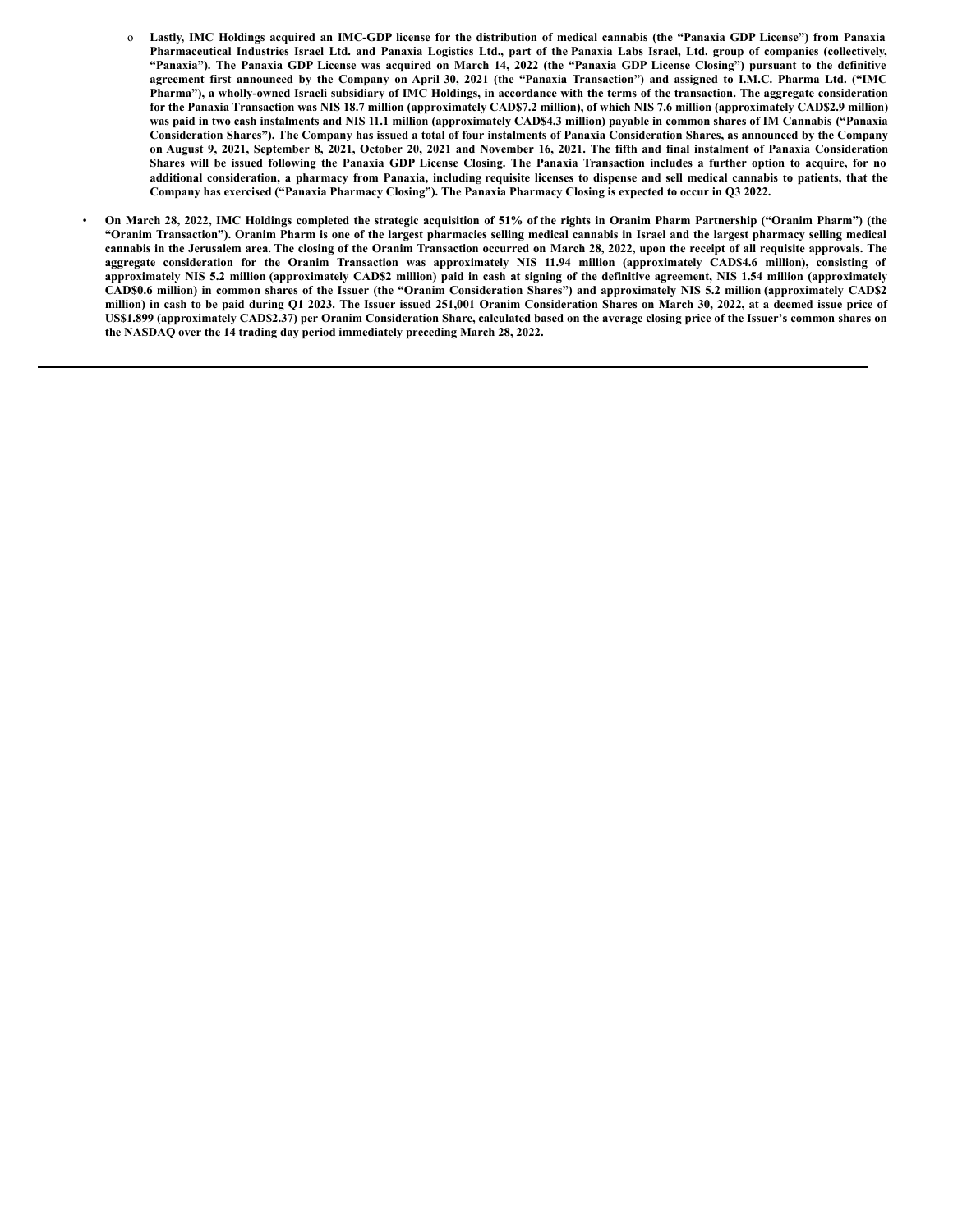- On March 31, 2022, the Issuer announced financial results for the three months and fiscal year ended December 31, 2021 and provided a Q1 2022 **outlook.**
- 2. Provide a general overview and discussion of the activities of management.

Management of the Issuer ("Management") is focused on continuing the Issuer's growth in all three markets in which it currently operates: Israel, Germany and Canada. Following the successful completion of the acquisition of the Canadian entities, Trichome Financial Corp. ("Trichome") and MYM, and the strategic Israeli acquisitions of Vironna, Pharm Yarok, Panaxia and Oranim Pharm, Management is focused on integrating and managing its international assets and supply chain in order to maximize company-wide revenue and margins, and continues to focus on its entry into the medical cannabis distribution and retail segments in Israel. Management also continues to identify and pursue new strategic investments and growth opportunities in Israel and Europe, including, but not limited to, securing additional supply, distribution and sale agreements in Germany through Adjupharm GmbH ("Adjupharm") and in **Israel through Focus Medical Herbs Ltd. ("Focus Medical").**

3. Describe and provide details of any new products or services developed or offered. For resource companies, provide details of new drilling, exploration or production programs and acquisitions of any new properties and attach any mineral or oil and gas or other reports required under Ontario securities law.

### **Not Applicable.**

4. Describe and provide details of any products or services that were discontinued. For resource companies, provide details of any drilling, exploration or production programs that have been amended or abandoned.

### **Not Applicable.**

5. Describe any new business relationships entered into between the Issuer, the Issuer's affiliates or third parties including contracts to supply products or services, joint venture agreements and licensing agreements etc. State whether the relationship is with a Related Person of the Issuer and provide details of the relationship.

#### **Not Applicable.**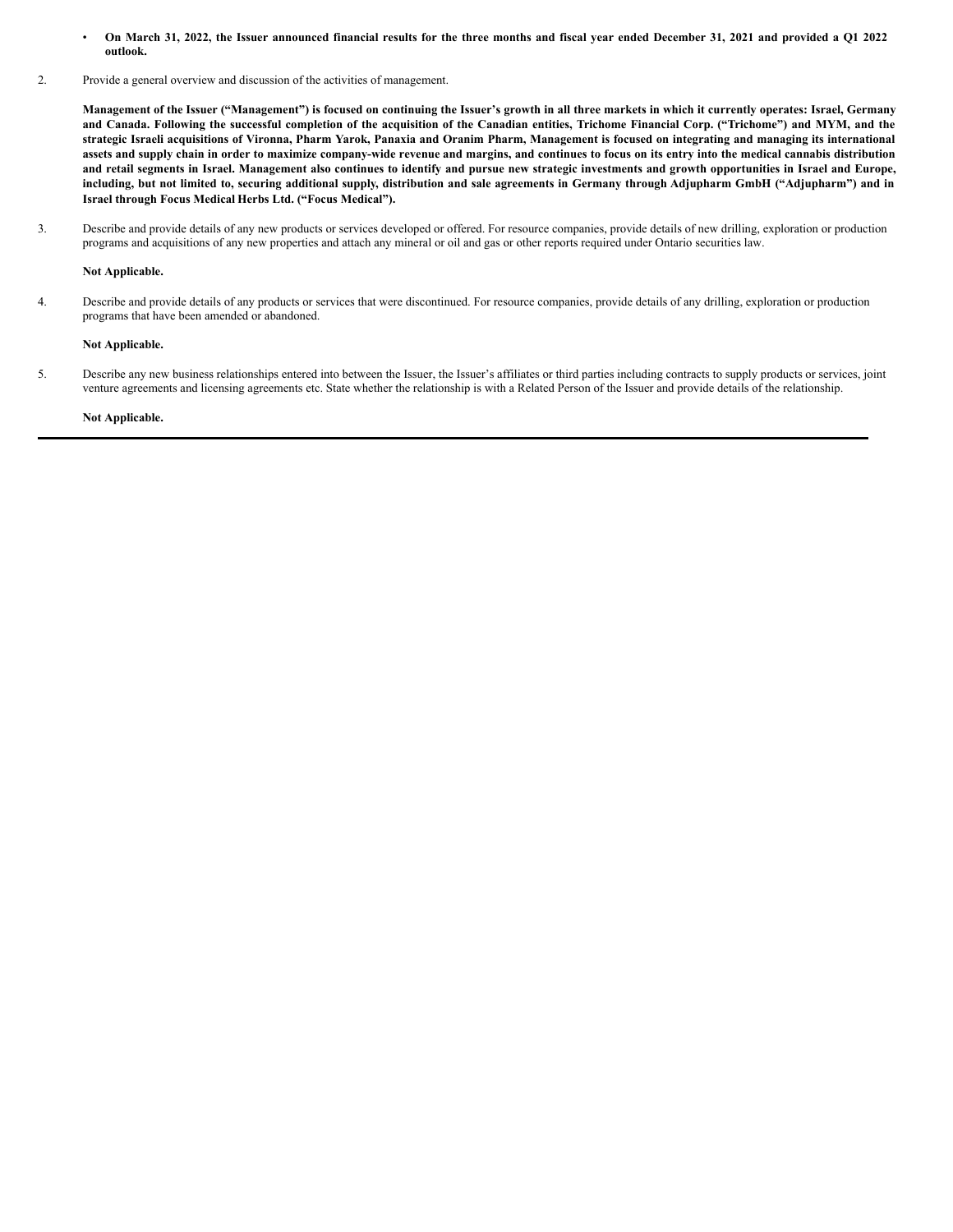<span id="page-6-0"></span>6. Describe the expiry or termination of any contracts or agreements between the Issuer, the Issuer's affiliates or third parties or cancellation of any financing arrangements that have been previously announced.

On March 6, 2022, Focus Medical and Ever Green Solomon Pharma Ltd ("Ever Green") agreed to mutually terminate the supply agreement entered on July 24, 2020. Focus Medical will not be required to purchase additional quantities under this supply agreement. The Issuer does not expect any adverse effect of such termination due to its other quality sources of cannabis products, such as imported products from its Canadian cultivation facilities and other third **party supply partners.**

7. Describe any acquisitions by the Issuer or dispositions of the Issuer's assets that occurred during the preceding month. Provide details of the nature of the assets acquired or disposed of and provide details of the consideration paid or payable together with a schedule of payments if applicable, and of any valuation. State how the consideration was determined and whether the acquisition was from or the disposition was to a Related Person of the Issuer and provide details of the relationship.

#### Please see Section 1 regarding the completion of the Vironna Transaction, Pharm Yarok Transaction, Oranim Transaction and Panaxia Transaction.

8. Describe the acquisition of new customers or loss of customers.

**Not Applicable.**

9. Describe any new developments or effects on intangible products such as brand names, circulation lists, copyrights, franchises, licenses, patents, software, subscription lists and trade-marks.

In connection with the strategic acquisitions described in Section 1, the Issuer acquired three IMC-GDP licenses to dispense and sell medical cannabis to **licensed medical cannabis patients through pharmacies and two IMC-GDP licenses to operate trading houses.**

10. Report on any employee hirings, terminations or lay-offs with details of anticipated length of lay-offs.

#### **In March 2022, the Issuer hired 23 employees and 22 resignations or terminations of employees occurred.**

11. Report on any labour disputes and resolutions of those disputes if applicable.

**Not Applicable.**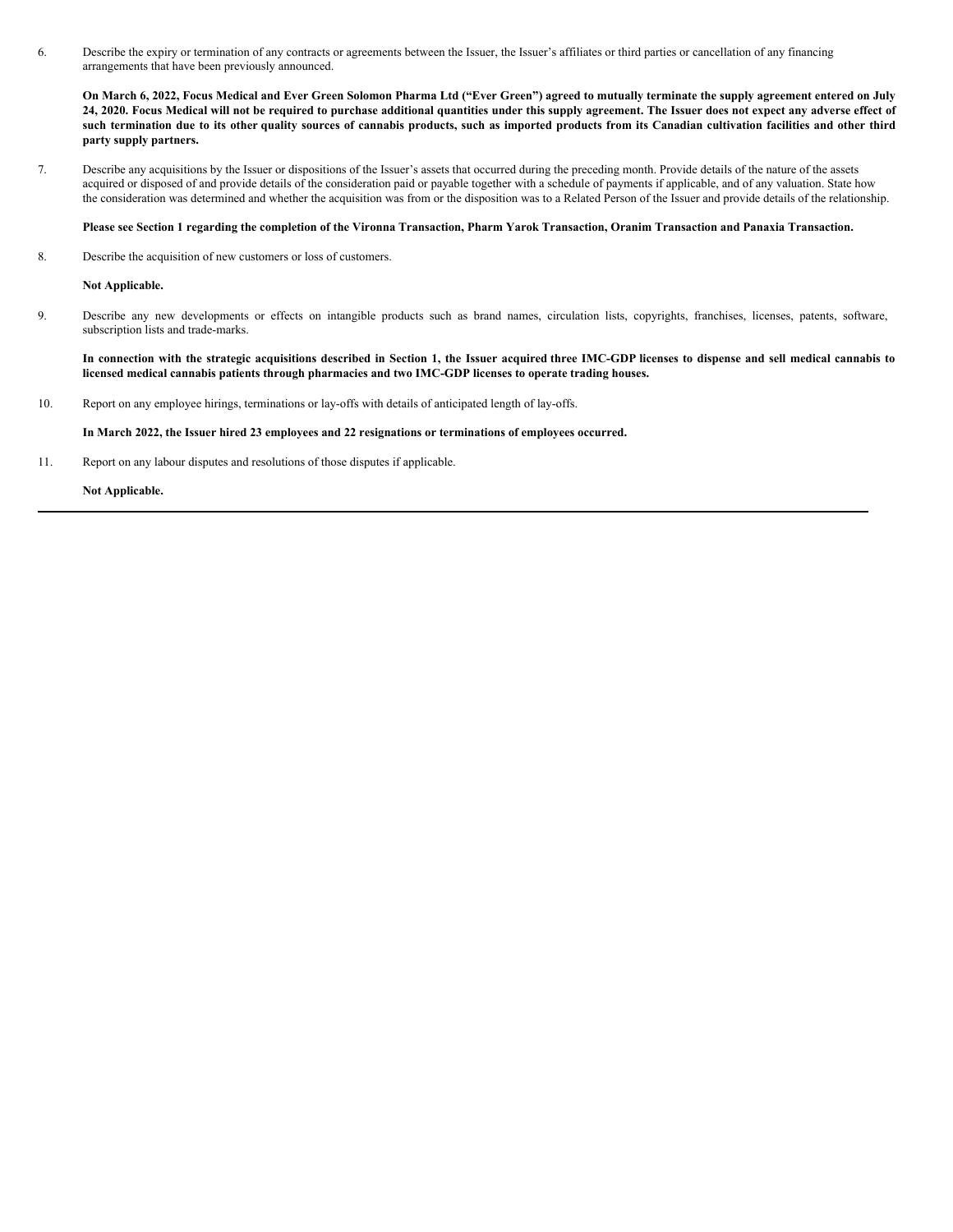12. Describe and provide details of legal proceedings to which the Issuer became a party, including the name of the court or agency, the date instituted, the principal parties to the proceedings, the nature of the claim, the amount claimed, if any, if the proceedings are being contested, and the present status of the proceedings.

### **Not Applicable.**

13. Provide details of any indebtedness incurred or repaid by the Issuer together with the terms of such indebtedness.

**Not Applicable.**

14. Provide details of any securities issued and options or warrants granted.

| <b>Security</b>      | <b>Number Issued</b> | <b>Details of Issuance</b>                                                                                                                                                     | Use of Proceeds $(1)$                            |
|----------------------|----------------------|--------------------------------------------------------------------------------------------------------------------------------------------------------------------------------|--------------------------------------------------|
| <b>Common Shares</b> | 251,001              | <b>Issued to Oranim securityholders as consideration</b><br>for the Oranim Transaction, as further detailed in<br>Section 1 above.                                             | N/A                                              |
| <b>Common Shares</b> | 485,362              | Issued to Vironna securityholders as consideration N/A<br>for the Vironna Transaction, as further detailed in<br>Section 1 above.                                              |                                                  |
| <b>Common Shares</b> | 523,700              | Issued to subscribers to a non-brokered private<br>placement completed concurrently with the closing<br>of Pharm Yarok Transaction, as further detailed<br>in Section 1 above. | CAD\$1,369,999<br>to be used for working capital |

*(1) State aggregate proceeds and intended allocation of proceeds.*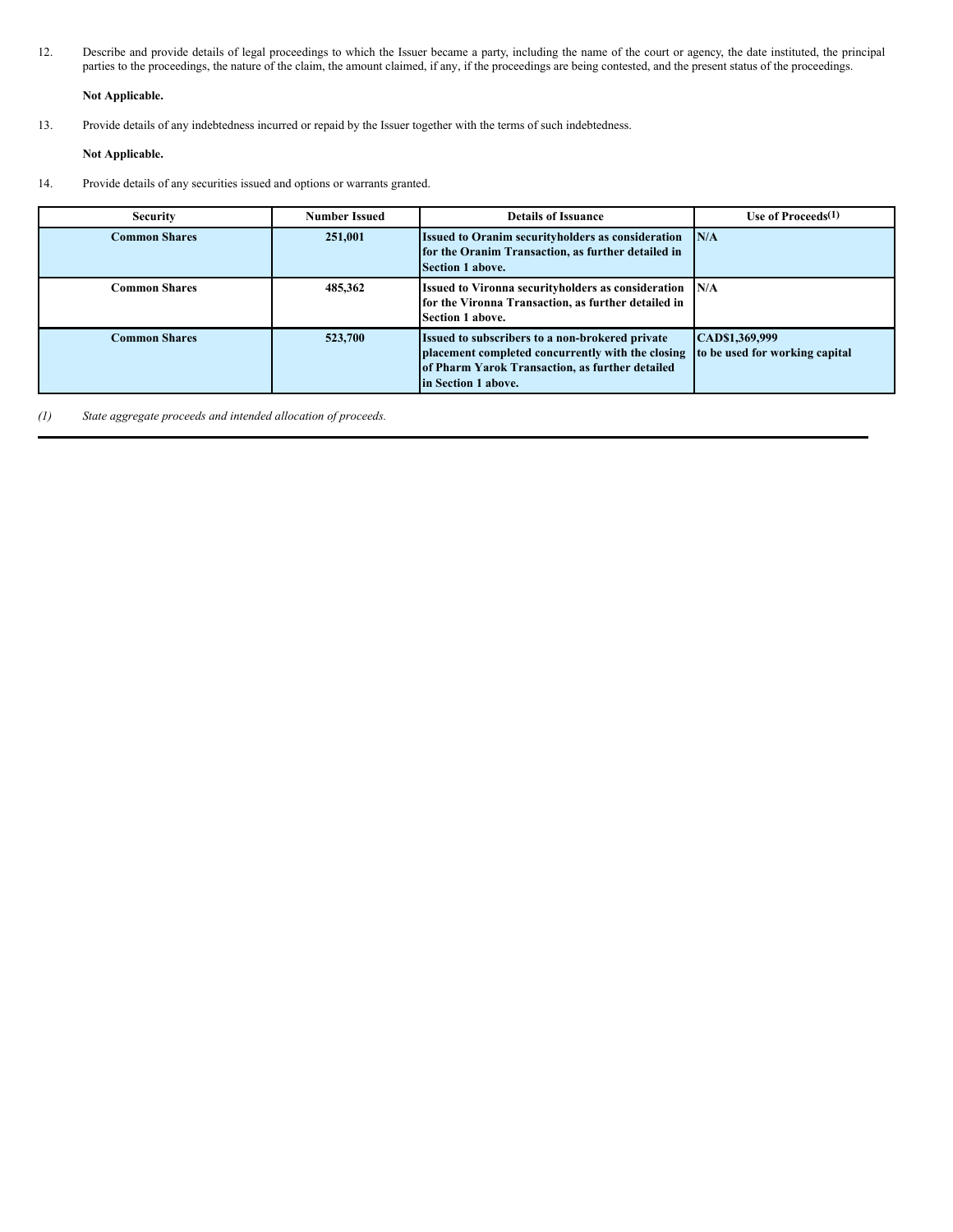**Not Applicable.**

16. Provide details of any changes in directors, officers or committee members.

Rinat Efrima, who was appointed as the Chief Executive Officer of IMC Holdings, the Issuer's wholly-owned Israeli subsidiary, took office on March 1, 2022. Additional information on Ms. Efrima's appointment can be found in the Issuer's Form 7 from January 2022.

17. Discuss any trends which are likely to impact the Issuer including trends in the Issuer's market(s) or political/regulatory trends.

The Issuer has taken proactive measures to protect the health and safety of its employees in respect of COVID-19 in order to continue delivering high quality medical cannabis products to its patients and to maintain its financial health. The Issuer has postponed planned investments in certain jurisdictions until global economic risks subside, but it continues to focus on its acquisition strategy in Canada and Europe while enhancing organizational efficiency and the reduction of operating costs . The Issuer also continues to develop the IMC brand by increasing physician awareness and engagement to drive sales of IMC**branded medical cannabis products in Germany and by seeking new supply and sales agreements in Israel.**

While the precise impact of the COVID-19 outbreak on the Issuer remains unknown, the rapid spread of COVID-19 and declaration of the outbreak as a global pandemic have resulted in travel advisories and restrictions, certain restrictions on business operations, social distancing precautions and restrictions on group gatherings which could have negative impact on businesses around the world, including the cannabis markets in which the Issuer and its subsidiaries and related companies operate. Such implications may also affect Trichome's debtors, including their respective abilities to repay their obligations. The spread of COVID-19 and conflict in Eastern Europe may also have a material adverse effect on global economic activity and could result in volatility and disruption to global supply chains and the financial and capital markets. These disruptions could cause interruptions in supplies and other services from third parties upon which the Issuer relies; decrease demand for products; and cause staff shortages, reduced customer traffic, and increased government regulation, all of which may materially and negatively impact the business, financial condition and results of operations of the Issuer, its **subsidiaries and Focus Medical.**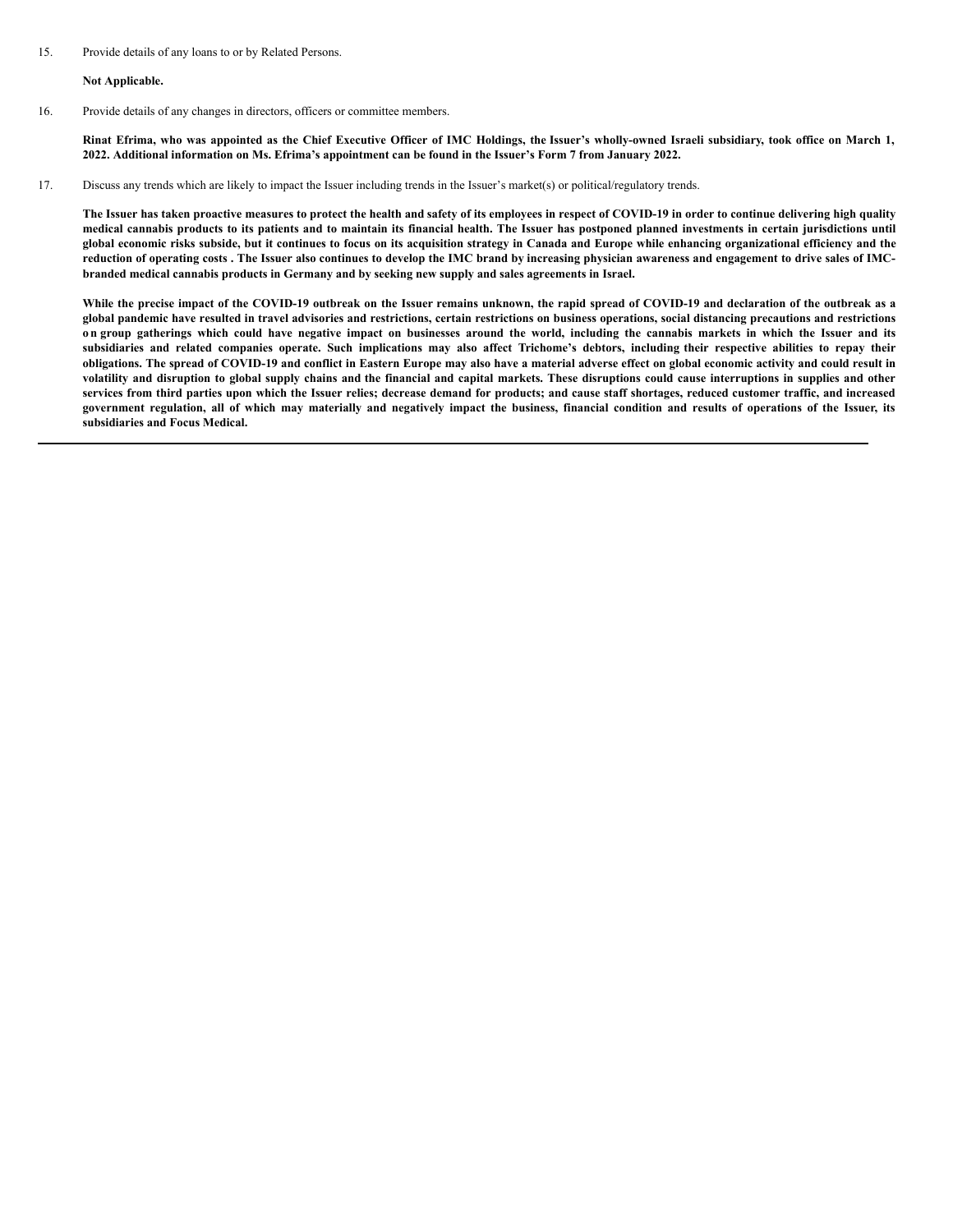The undersigned hereby certifies that:

- 1. The undersigned is a director and/or senior officer of the Issuer and has been duly authorized by a resolution of the board of directors of the Issuer to sign this Certificate of Compliance.
- 2. As of the date hereof there were no material information concerning the Issuer which has not been publicly disclosed.
- 3. The undersigned hereby certifies to the Exchange that the Issuer is in compliance with the requirements of applicable securities legislation (as such term is defined in National Instrument 14-101) and all Exchange Requirements (as defined in CNSX Policy 1).
- 4. All of the information in this Form 7 Monthly Progress Report is true.

Dated: April 7, 2022

Oren Shuster Name of Director or Senior Officer

"*Oren Shuster*" Signature

Chief Executive Officer Official Capacity

| <b>Issuer Details</b><br>Name of Issuer<br>IM Cannabis Corp. | For Month End<br>March 2022                                             | Date of Report<br>YY/MM/D<br>2022/04/07 |
|--------------------------------------------------------------|-------------------------------------------------------------------------|-----------------------------------------|
| Issuer Address<br>550 Burrard Street, Suite 2300, Bentall 5  |                                                                         |                                         |
| City/Province/Postal Code<br>Vancouver, BC V6C 2B5           | Issuer Fax No.                                                          | Issuer Telephone No.<br>+972 546687515  |
| <b>Contact Name</b><br>Yael Harrosh                          | <b>Contact Position</b><br>Global Chief Legal and Operations<br>Officer | Contact Telephone No.<br>+972 546687515 |
| <b>Contact Email Address</b><br>yael.h@imcannabis.com        | Web Site Address<br>http://www.imcannabis.com/                          |                                         |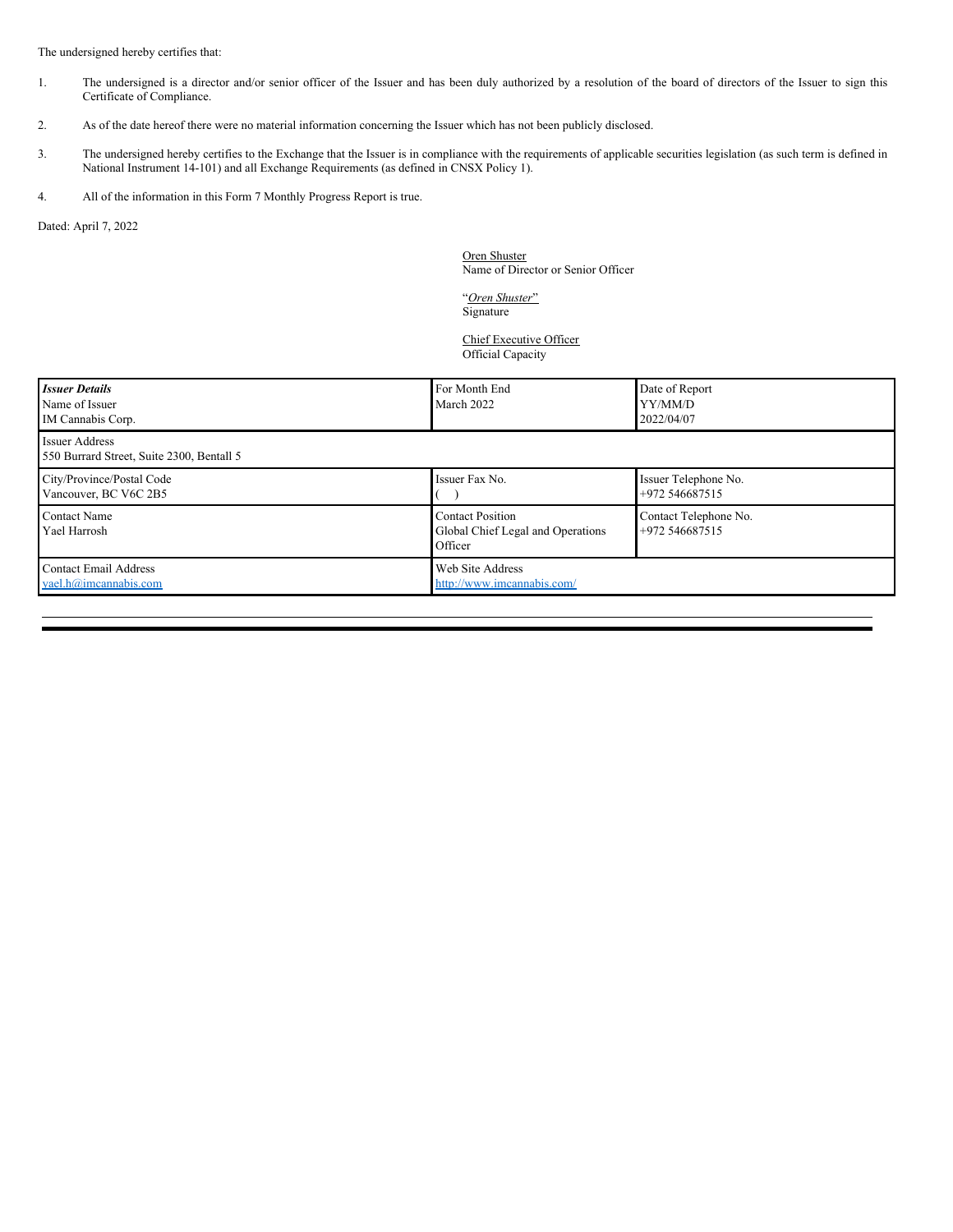#### **FORM 10**

### **NOTICE OF PROPOSED SIGNIFICANT TRANSACTION (not involving an issuance or potential issuance of a listed security)1**

Name of Listed Issuer:**IM Cannabis Corp.** (the "Issuer").

Trading Symbol: IMCC.

Issued and Outstanding Securities of the Issuer Prior to Transaction: 69,690,151.

Date of News Release Fully Disclosing the Transaction: April 6, 2022.

### **1. Transaction**

1. Provide details of the transaction including the date, description and location of assets, if applicable, parties to and type of agreement (eg: sale, option, license, contract for Investor Relations Activities etc.) and relationship to the Issuer. The disclosure should be sufficiently complete to enable a reader to appreciate the significance of the transaction without reference to any other material: **N/A.**

Provide the following information in relation to the total consideration for the transaction (including details of all cash, non-convertible debt securities or other consideration) and any required work commitments:

- (a) Total aggregate consideration in Canadian dollars: **N/A**.
- (b) Cash: **N/A**.
- (c) Other: **N/A**.
- (d) Work commitments: **N/A**.
- 2. State how the purchase or sale price and the terms of any agreement were determined (e.g. arm's-length negotiation, independent committee of the Board, third party valuation etc).

**N/A.**

1 If the transaction involved the issuance of securities, other than debt securities that are not convertible into listed securities, use Form 9.

| <b>FORM 10 - NOTICE OF PROPOSED</b><br><b>SIGNIFICANT TRANSACTION</b> |  |  |
|-----------------------------------------------------------------------|--|--|
|                                                                       |  |  |
| January2015                                                           |  |  |
| Page 1                                                                |  |  |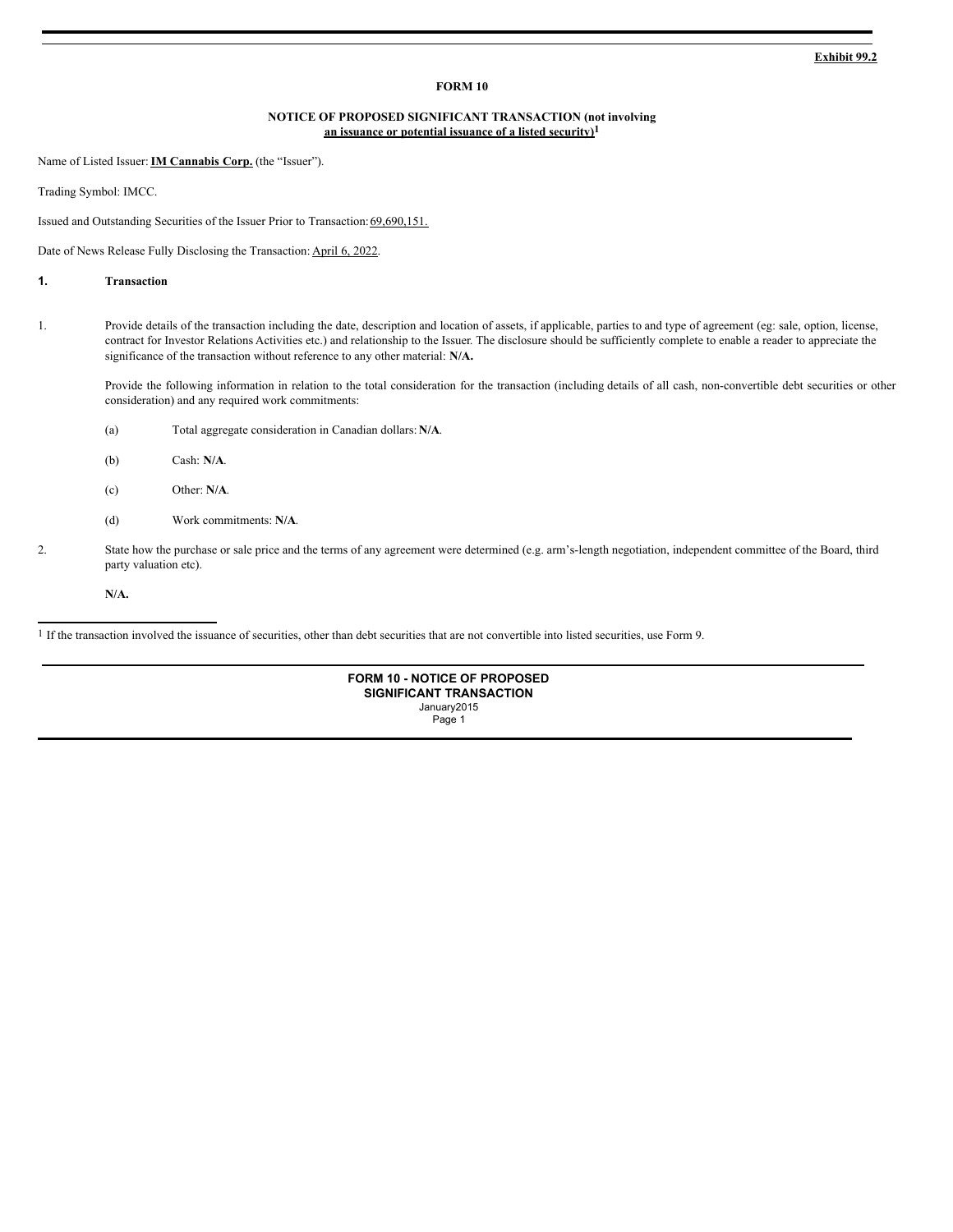- <span id="page-11-0"></span>3. Provide details of any appraisal or valuation of the subject of the transaction known to management of the Issuer:**N/A**.
- 4. If the transaction is an acquisition, details of the steps taken by the Issuer to ensure that the vendor has good title to the assets being acquired: **N/A.**
- 5. Provide the following information for any agent's fee, commission, bonus or finder's fee, or other compensation paid or to be paid in connection with the transaction (including warrants, options, etc.): **N/A.**
	- (a) Details of any dealer, agent, broker or other person receiving compensation in connection with the transaction (name, address. If a corporation, identify persons owning or exercising voting control over 20% or more of the voting shares if known to the Issuer):
	- (b) Cash  $\Box$  $\chi$  (c) Other  $\Box$

 $\mathcal{L}_\mathcal{L} = \{ \mathcal{L}_\mathcal{L} = \{ \mathcal{L}_\mathcal{L} = \{ \mathcal{L}_\mathcal{L} = \{ \mathcal{L}_\mathcal{L} = \{ \mathcal{L}_\mathcal{L} = \{ \mathcal{L}_\mathcal{L} = \{ \mathcal{L}_\mathcal{L} = \{ \mathcal{L}_\mathcal{L} = \{ \mathcal{L}_\mathcal{L} = \{ \mathcal{L}_\mathcal{L} = \{ \mathcal{L}_\mathcal{L} = \{ \mathcal{L}_\mathcal{L} = \{ \mathcal{L}_\mathcal{L} = \{ \mathcal{L}_\mathcal{$ 

- 6. State whether the vendor, sales agent, broker or other person receiving compensation in connection with the transaction is a Related Person or has any other
- relationship with the Issuer and provide details of the relationship. **N/A**.
- 7. If applicable, indicate whether the transaction is the acquisition of an interest in property contiguous to or otherwise related to any other asset acquired in the last 12 months. **N/A.**

### **2. Development**

Provide details of the development. The disclosure should be sufficiently complete to enable a reader to appreciate the significance of the transaction without reference to any other material:

On April 6, 2022, the Issuer announced Focus Medical Herbs Ltd. ("Focus Medical"), an arm's length entity with which the Company has commercial agreements to cultivate and distribute products under the Company's brand, will close the Sde Avraham cultivation farm in Israel during the second quarter of 2022.

The closure by Focus Medical of the Sde Avraham cultivation farm is intended to allow the Issuer to enhance organizational efficiency and reduce operating costs and leverage its fully-licensed import-export supply chain for the import of medical cannabis from the Issuer's subsidiaries in Canada and from other third party suppliers. Focus Medical will continue to concentrate on purchasing medical cannabis from third-party cultivation facilities in Israel and will rely on its existing inventory of proprietary genetics.

According to accounting criteria in IFRS 10, the Issuer is viewed as effectively exercising control over Focus Medical, and therefore, the accounts of Focus Medical are consolidated with those of the Issuer.

> **FORM 10 - NOTICE OF PROPOSED SIGNIFICANT TRANSACTION** January2015 Page 2